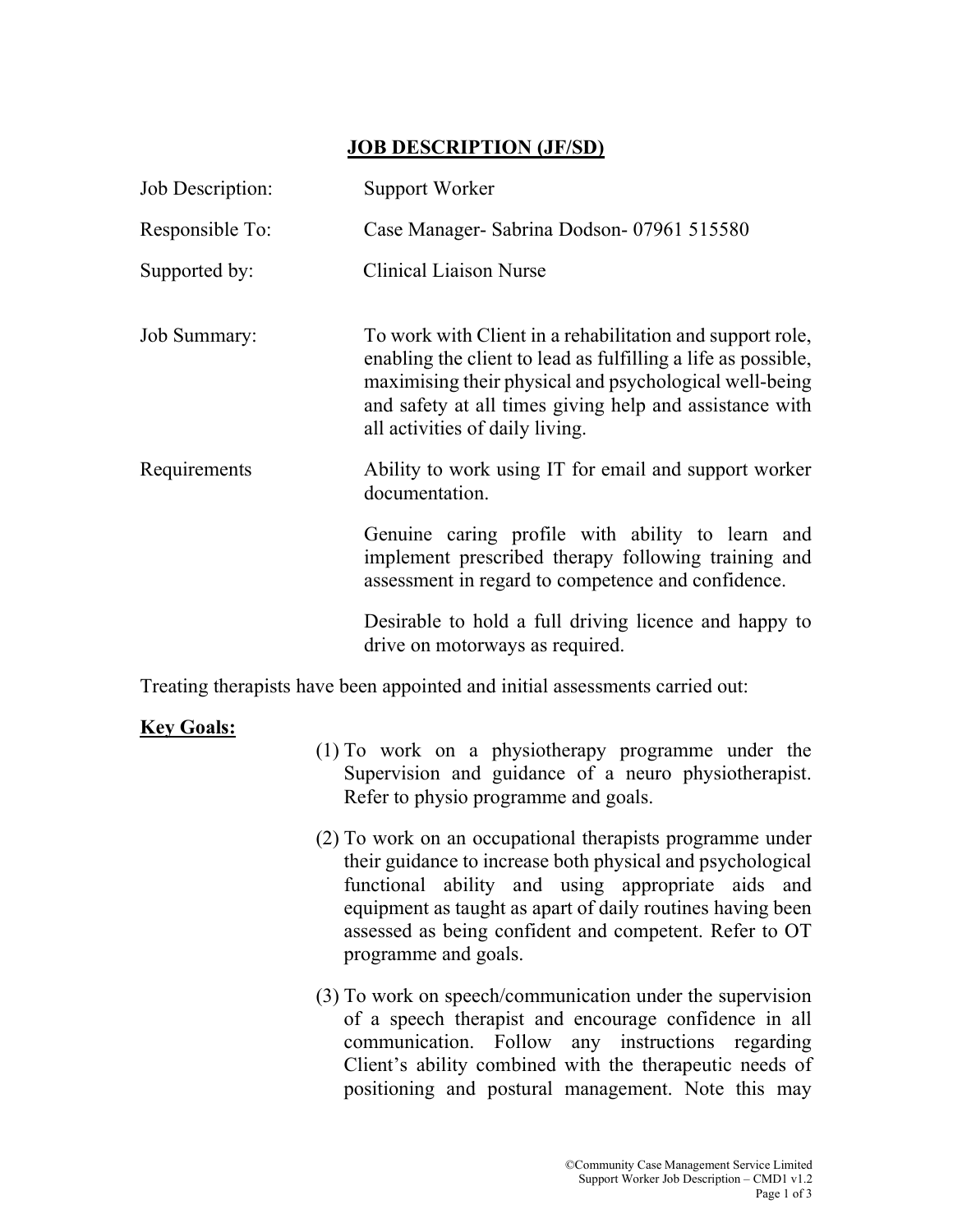require specific instructions. Give opportunity for communication. Refer to SLT programme and goals.

- (4) To work on an active programme of support to include a range of activities. To support recommendations made by the treating therapists.
- (5) To be in attendance during the Client's therapy sessions and escort her on outings It is a desirable requirement that you are able to drive and hold a valid licence at all times. (providing you have been accepted under the motor insurance.) Holidays will be by arrangement.
- (6) Respect the need for confidentiality when Client's team or their family speak/communicate on matters of a private and personal nature.
- (7) Enable Client to make choices and decisions whenever possible.
- (8) Read and keep updated with all CCMS policies and procedures

## Aids to Daily Living: Ξ

|              | Domestic chores in relation to client.<br>$\rm i)$<br>$\overline{11}$ )<br>Client is Peg fed so support worker will need to<br>undergo training to ensure informed practise is<br>being used.<br>ii) Complete full personal care for the client.<br>iii) Report any breakages as soon as possible.<br>iv) Report any hazards or health and safety concerns as<br>soon as possible.<br>v) Check all equipment is in safe working order as per<br>risk assessment requirements. |
|--------------|-------------------------------------------------------------------------------------------------------------------------------------------------------------------------------------------------------------------------------------------------------------------------------------------------------------------------------------------------------------------------------------------------------------------------------------------------------------------------------|
|              | vi) Take Client shopping, outings etc.<br>vii) Keep Client clean and bathed with special attention<br>to mouth care.                                                                                                                                                                                                                                                                                                                                                          |
| Petty Cash:  | Be responsible for any "petty cash" which maybe made<br>available to you and keep a record of expenditure with<br>receipts for the case manager.                                                                                                                                                                                                                                                                                                                              |
| Pay Monthly: | A form will be forwarded to you for completion<br>regarding details required. Hours will be collected in                                                                                                                                                                                                                                                                                                                                                                      |